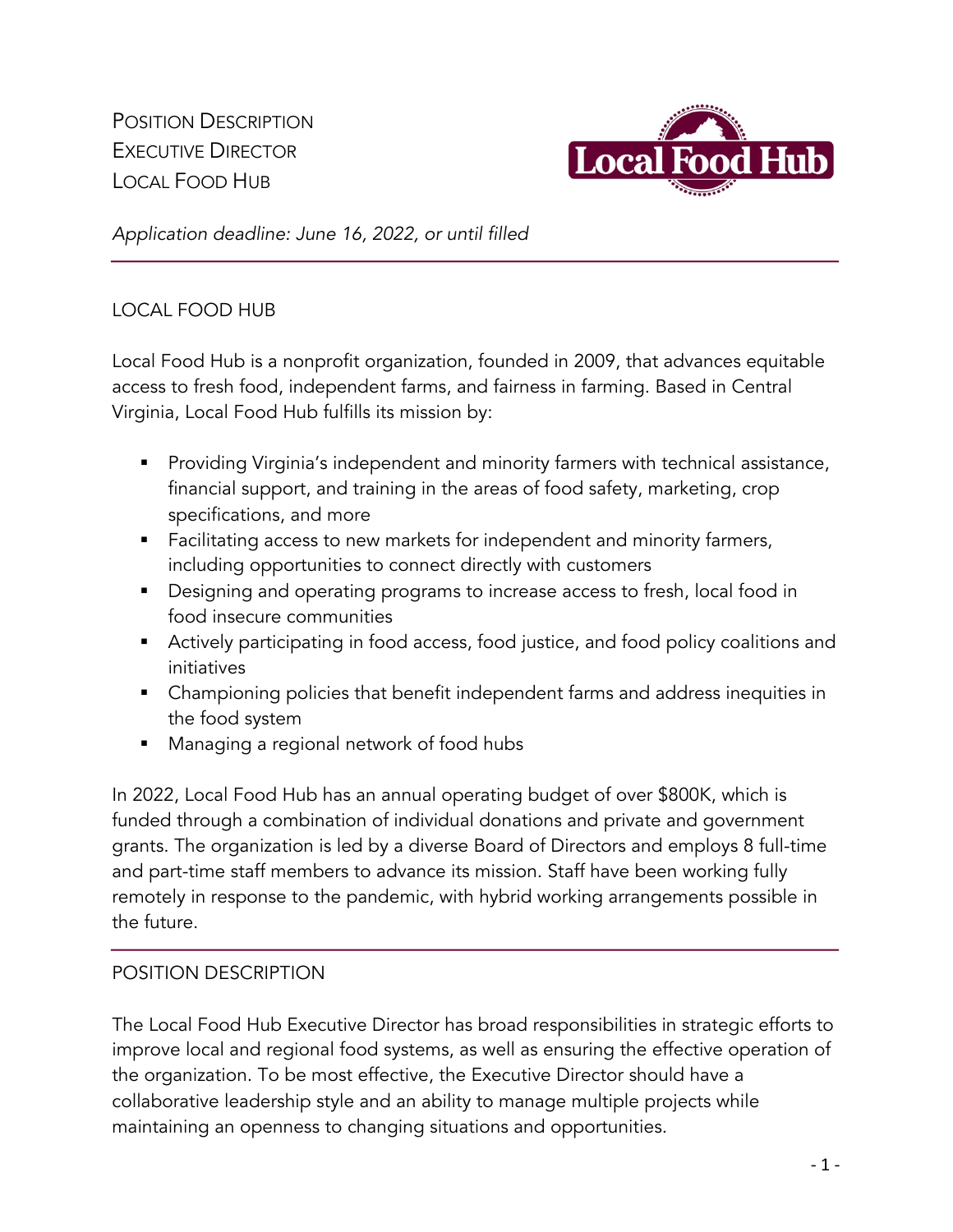The Executive Director is responsible for managing all aspects of the organization and centering racial justice in the organization and throughout its work. This position reports to the Board of Directors. Key responsibilities for the role include strategy, vision, and board development; management, administration, and staff development; program development; fundraising and donor engagement; and fostering programmatic partnerships.

Specific job duties, responsibilities, qualifications, and application instructions can be found below.

# RESPONSIBILITIES

## *Strategic Leadership and Governance*

- Champion the mission, vision, and goals of Local Food Hub in collaboration with the Board of Directors, staff, and stakeholders
- Ensure mission, operations, programs, and resource development remain aligned
- Stay abreast of developments in food systems trends and agricultural policies, and adjust strategy and programs accordingly
- Ensure that Local Food Hub's structure, policies, operations, programs, and partnerships advance equity and justice
- Recruit, lead, motivate, and mentor a diverse, high-performing, and valuesdriven team. Support a culture of collaboration, learning, effective communication, and impact.
- Collaborate with the Board of Directors to maintain good governance. Support the Board's recruitment efforts with an emphasis on equity and breadth of expertise.

## *Fundraising*

- In partnership with the Director of Advancement and Communications and the Board of Directors, set strategy and direct annual and long-term plans that cultivate, maintain, and grow relationships with a broad range of supporters, including individuals, local and national foundations, and local, state, and federal government funders, and that ensure a diversity of revenue streams
- Attend to and grow existing relationships with major donors and foundations, and personally solicit major gifts
- **E** Identify and engage new donors
- Collaborate with the Director of Advancement and Communications to maintain effective fundraising systems to manage and track donor data and trends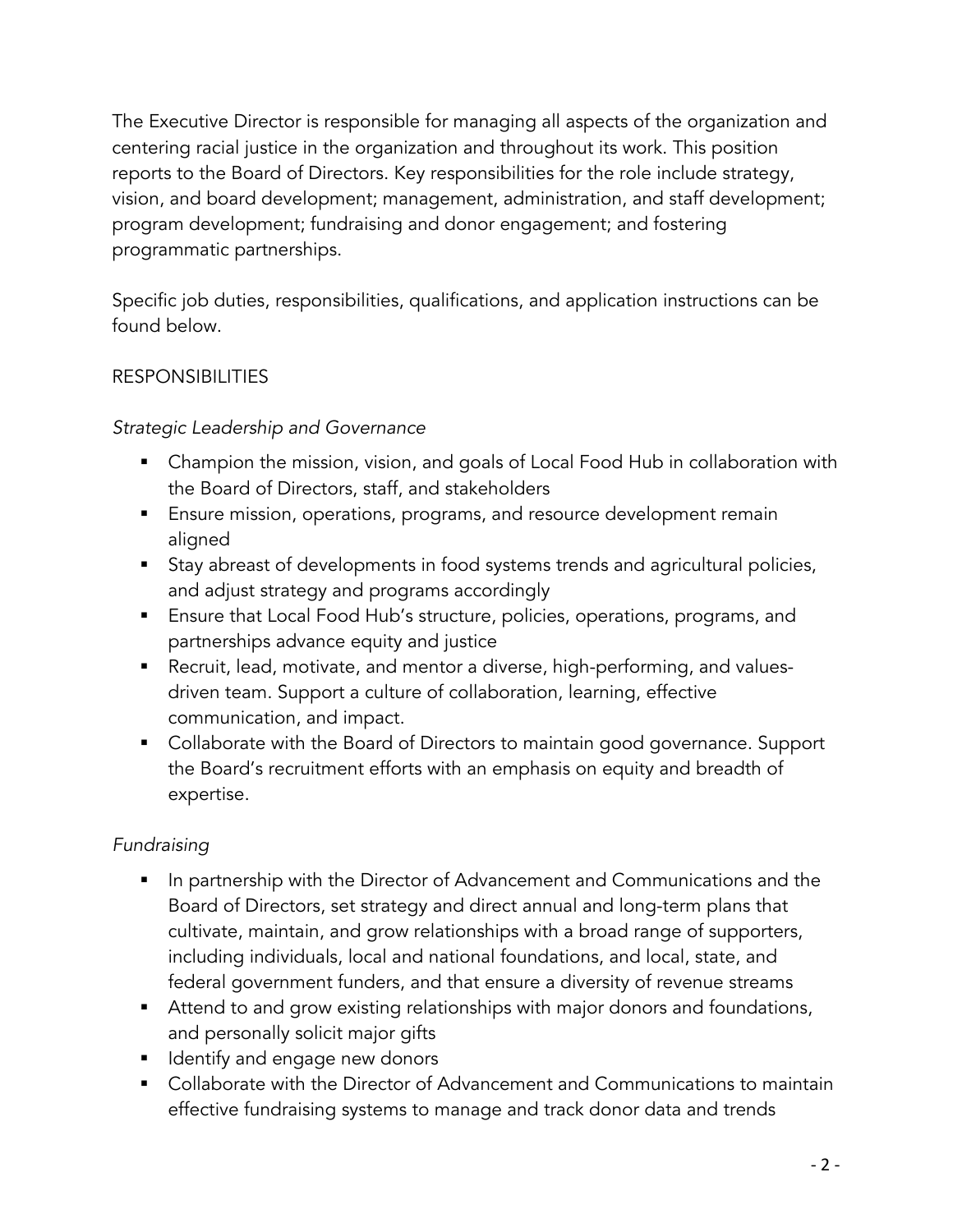- Lead overall strategy for grant funding; oversee design and submission of grant applications, particularly at the state and federal level, and manage the implementation of grant-funded work
- Ensure compliance with all relevant reporting and legal requirements

# *Communications, Advocacy, and Public Relations*

- Along with the Director of Advancement and Communications, identify opportunities, strategies, and partnerships that enhance the visibility of Local Food Hub's mission, priorities, and programs
- Serve as a spokesperson for the organization and represent Local Food Hub to a broad constituency of funders, individual donors, and the media
- Foster and sustain a strategic network of regional food systems partners
- Connect with relevant community leaders and elected officials, staff, and commissions and support mission-related policy initiatives as appropriate

## *Finance and Operations*

- Oversee finances in collaboration with the Accounting Director and the Board of **Directors**
- Support effective budgeting and tracking of expenses
- Ensure compliance, clear financial reporting (including annual audits), and accurate cash flow projections
- Ensure creation, adherence to, and maintenance of policies and procedures that facilitate effective workflow, decision-making, and communication
- Determine and secure supportive workplace arrangements which may include virtual, hybrid, and in-person settings
- Oversee HR policies and activities, including hiring and directing Local Food Hub staff, legal compliance, and coordinating efforts to meet strategic plan objectives
- Create and promote a positive, inclusive, productive work culture with responsive and clear communication, upfront expectations, and effective staff onboarding
- Lead and expand efforts to attract, listen to, and incorporate diverse voices across organizational efforts

# EXPERIENCE, SKILLS, AND QUALITIES

While no single candidate is likely to possess every qualification listed below, the following are considered priority areas.

- *Record of Leadership.* Demonstrated experience leading mission-oriented teams
- § *Passion for mission.* Shares a vision for equitable and sustainable food systems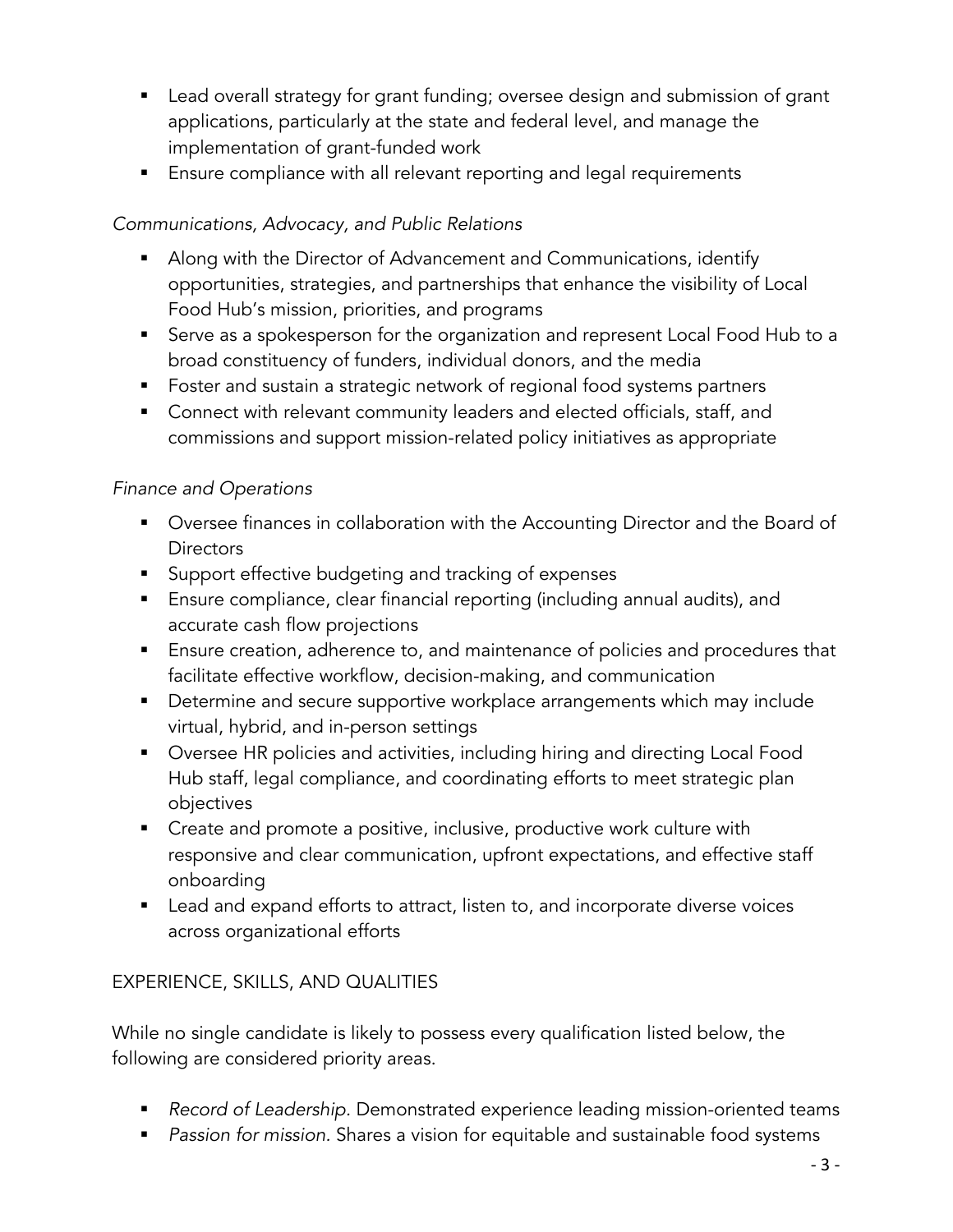- § *Operational excellence.* Experienced in effectively building and implementing systems and procedures to align organizational direction and resources
- *Focus on Equity*. Strong understanding of equity and racial justice in an organizational context
- *Intellectual leadership.* Practiced at forward-looking thinking, innovation, and long-term strategic planning; open to changing situations and opportunities
- § *Fundraising acumen.* Skilled fundraiser with a successful record of revenue generation through individual and corporate philanthropy; government and foundation grants; and event-based fundraising
- *Effective communication.* Ability to passionately and effectively share Local Food Hub's vision and work with a range of audiences; impeccable written and verbal communications skills
- Relationship Building. Cultivates relationships with a range of partners, stakeholders, and community members with authenticity and care
- § *Emotional intelligence.* Leads with empathy and active listening; has strong collaboration skills
- § *Managerial expertise.* Record of recruiting, developing, mentoring, and managing staff
- *Food systems knowledge.* Expertise with issues related to agriculture, food access, food equity, and fairness in farming
- *Local ties.* Familiarity with, or personal or professional connections to, nonprofits, food systems, or community organizations in the Central Virginia region

## WORK ENVIRONMENT AND TRAVEL

Local Food Hub is based in Charlottesville, Virginia.

In general, Local Food Hub enjoys a fast-paced environment with the majority of time devoted to desk work. Physical demands are minimal and typical of office work. Some evening and weekend work is required, although it is uncommon.

Local Food Hub employees have been operating on a fully remote basis since the pandemic began. Shifting to hybrid working conditions as the pandemic abates is a possibility. Periodic business travel, estimated at up to 20% of time and predominantly local, may be required for farm visits, conferences, and other in-person collaboration. Business travel arrangements are the responsibility of the employee and costs are eligible for reimbursement.